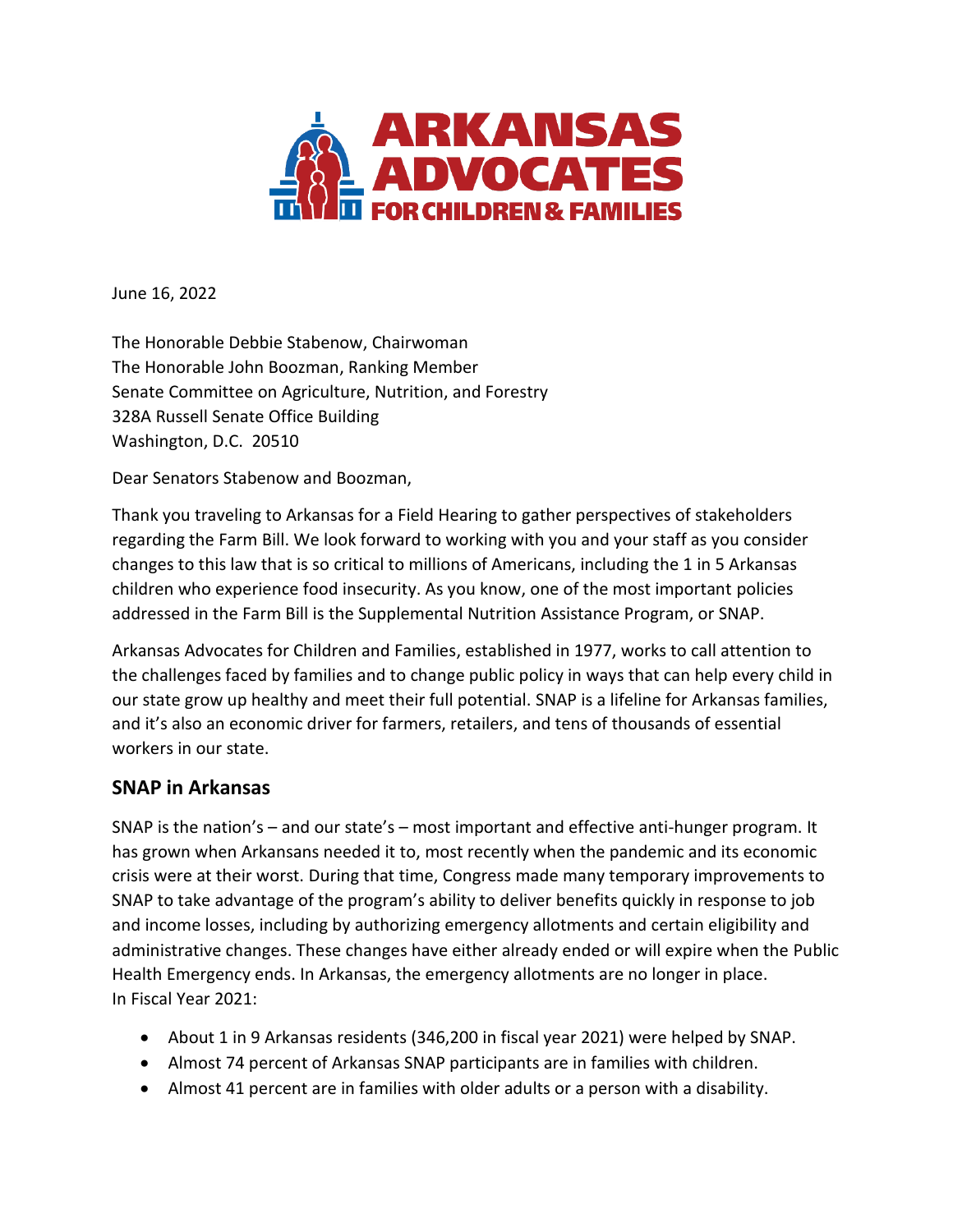- More than 42 percent are in working families.
- 49 percent of participants have incomes at or below the poverty line.

## **SNAP Supports Working Arkansas Residents**

Most SNAP participants who can work do so. Among SNAP households with children and at least one working-age, non-disabled adult, three-quarters work while receiving SNAP. And almost 90 percent work in the year prior to, or the year after, receiving SNAP. This reflects that joblessness is often a temporary condition for SNAP participants.

**Many SNAP participants are essential frontline workers.** The jobs most common among SNAP participants include essential frontline service or sales jobs like cashiers, cooks, or home health aides. These jobs typically pay low wages, have schedules that change frequently with little input from the worker, and don't offer benefits such as paid sick leave. SNAP benefits supplement low wages to help workers better afford food, and can help workers if they lose a job, providing the support they need to find work again. Prior to the pandemic (2017), in Arkansas, these were the most commons jobs for working Arkansans participating in SNAP:

- 6,900 cashiers about 1 in 4 participated in SNAP while working.
- 6,800 nursing, psychiatric and home health aides about 1 in 3 participated in SNAP while working.
- 5,500 cooks about 1 in 4 participated in SNAP while working.
- 3,800 hand laborers and freight, stock, and material movers about 1 in 5 participated in SNAP while working.

**The labor market for SNAP participants was disproportionately impacted by the pandemic.**  The majority of jobs lost during the pandemic were in industries that pay low wages, with the lowest-paying industries accounting for 30 percent of all jobs but 59 percent of the jobs lost from February 2020 to October 2021.

# **Recently Updated Benefits Will Help Reduce Food Insecurity and Poverty**

USDA recently revised the Thrifty Food Plan (TFP) based on a Congressional directive from the bipartisan 2018 Farm Bill to better reflect current dietary guidance and how low-income families shop for and prepare meals. The revised TFP resulted in a modest but meaningful increase to SNAP benefits that will reduce poverty, decrease food insecurity, improve health outcomes for children, and improve access to healthy foods.

**What is the Thrifty Food Plan (TFP)?** The TFP is a market basket of food, the cost of which represents the amount of money a household is estimated to need to purchase a nutritious diet assuming they take significant steps to stretch their food budget. It is the basis for determining SNAP benefit levels.

**How did SNAP benefits change under the revised TFP?** Without the TFP update, average SNAP benefits would have been about \$4.25 per person per day. Under the revised TFP this average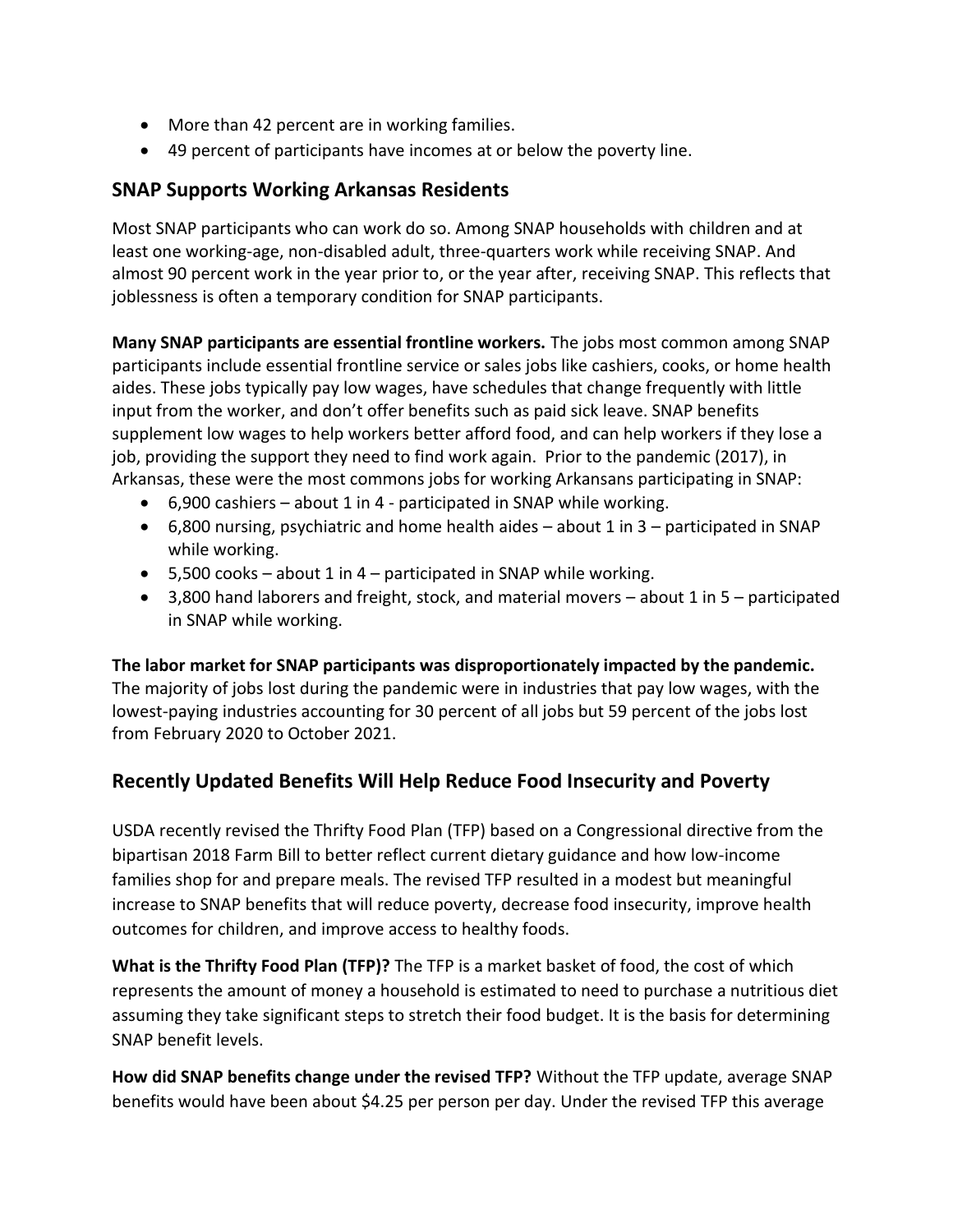SNAP benefit is now \$5.45, a modest but significant \$1.20 per day increase. (These figures do not include temporary, pandemic-related increases.)

#### **What is the impact of the revised TFP for SNAP participants?**

- **Reduced poverty.** The revised TFP will lift about 2.4 million people, including more than 1 million children, above the poverty line. It will reduce the severity of poverty for another 20.5 million people, including 6.2 million children.
- **Reduced food insecurity.** Research shows more adequate SNAP benefits can help reduce food insecurity. This can have long-term beneficial impacts, such as supporting economic mobility and reducing health care costs.
- **Improved health for children**. Studies have found that increased SNAP benefit levels (during the Great Recession) were associated with a number of positive child health outcomes, including healthier weight and fewer school days missed due to illness.
- **Increased access to healthy foods.** The revised TFP reflects current dietary guidance and includes a greater variety of fruits, vegetables, lean meats, and seafood than in the past—foods which tend to be more expensive. Multiple studies suggest increased benefit levels will help households better afford a healthy diet.

## **SNAP Needs to Continue to Improve**

As you considering changes to SNAP to help reduce food insecurity in Arkansas, we hope you will consider:

- **Eliminating or greatly increasing the SNAP asset limit.** States have flexibility to remove or eliminate the asset limit, and most have. Arkansas has not. We're one of only nine states that have kept SNAP's overly restrictive asset limit, making it more for lowincome Arkansans to save for emergencies while also keeping SNAP benefits. The federal asset limit hasn't kept up with inflation since it was established in the late 1970s. If it had, it would be more than \$8,000 today, as opposed to \$2,500 for most families.
- **Ensure that Compact of Free Association (COFA) migrants can become eligible for SNAP benefits.** COFA migrants, including the Marshallese here in Arkansas, are barred from SNAP eligibility, even though they're lawfully residing in the United States. COFA migrants have a unique immigration status as a result of longstanding treaties with the United States. But unlike most other lawfully residing immigrants, they weren't allowed access to SNAP because of an oversight in federal law. This exacerbates hunger in the Marshallese community, a population that already is more likely to experience food insecurity. In fact, a recent study from the University of Arkansas for Medical Sciences found that among 67 pregnant Marshallese women who were surveyed, 84 percent reported being food insecure. This is a simple fix in SNAP law and would be similar to a change in health policy in 2020 that allowed COFA migrants to become eligible for Medicaid.
- **Eliminate SNAP's three-month time limit for unemployed workers.** Many non-elderly adults without children in their homes can receive benefits for only three months every three years, unless they are working at least 20 hours a week or can document they are